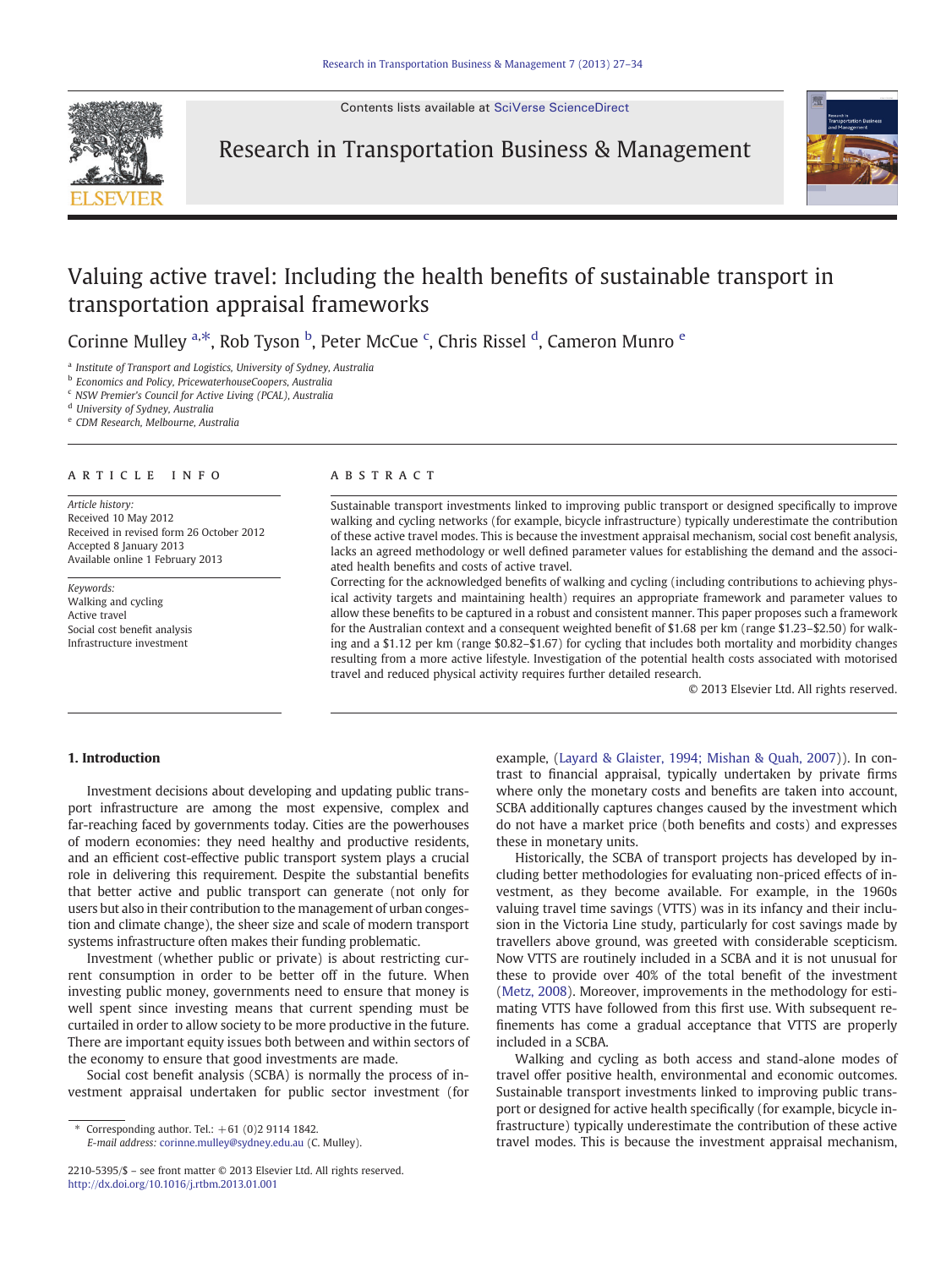SCBA, lacks an agreed methodology or well defined parameter values for establishing the demand and the associated benefits and costs of active travel. As a consequence, SCBA frameworks endorsed by governments for the evaluation of infrastructure projects omit or do not adequately quantify these active transport benefits and inefficient allocation of capital when investing in transport solutions may therefore result.

Moreover there are significant co-benefits of active travel modes due to their role in climate change mitigation and health. There is now global scientific consensus that climate change is occurring and that the most probable cause of our warming planet is human activity, primarily greenhouse gas (GHG) emissions ([Intergovernmental](#page--1-0) [Panel on Climate Change, 2007c\)](#page--1-0). There is a need for significant GHG reductions if we are to avoid what has been called "the biggest global health threat of the 21st century" ([Costello et al., 2009](#page--1-0)). Chronic disease and climate change both demand strong public policy responses. The case for aligning policy responses to climate change and public health was cogently argued in a recent Lancet series of papers on Health and Climate Change ([Haines, Wilkinson, Tonne, &](#page--1-0) [Roberts, 2009](#page--1-0)) where the authors reported research on the positive ancillary health impacts of policies to reduce greenhouse gas emissions in the transport, food, housing and energy sectors.

The objective of this paper is to illustrate a methodology for quantifying demand, and the mortality and morbidity change associated with active travel for inclusion in a SCBA for transport infrastructure investment. The methodologies proposed apply to projects including an active travel element as well as dedicated active travel projects. The presentation of this evidence in the public domain is a 'marker' for the routine inclusion of these important benefits in SCBA. The evidence in this paper will therefore provide a starting point for further refinements (both methodological and in quantification) as has been the case with all non-priced effects that are currently included in SCBA (for example, VTTS, value of life, and externalities such as pollution and safety).

This paper is structured as follows. The next section highlights the theoretical context for this paper. The paper then outlines the method of demand forecasting to identify active travellers and the monetary value of morbidity and mortality changes for active travellers (over non-active travellers). This is followed by a discussion of how the evidence provided in previous sections could advance SCBA processes. A section on 'Implications for managerial practice' focuses more directly on the impact of the recommendations upon practitioners as well as providing a step by step guide for implementation. The final section presents conclusions and areas for further research.

#### 2. Theoretical context

This section outlines the theoretical context for this paper. The links between climate change mitigation, the impact of emissions on health and the links to sustainable transport investments are considered first. This is followed by a brief overview of cost–benefit analysis and current procedures utilised to estimate the health benefits accruing to an active transport mode in a stand-alone or as part of a multimodal investment proposal. The section concludes by identifying the current procedural gaps in transport costing addressed in this paper.

Australia's per capita greenhouse gas emissions are the highest of any OECD (Organisation for Economic Cooperation and Development) country and among the highest in the world [\(Garnaut, 2008](#page--1-0)). Climate change will impact health in a range of ways, with potential direct human health impacts via pathways including expansion in the range of tropical infectious diseases, more arid lands and poor agricultural yields, more extreme storms and weather events, indirect human health impacts via damage to the health of ecosystems because of climate change, and massive disruption of human populations due to

sea levels rising ([Intergovernmental Panel on Climate Change, 2007a;](#page--1-0) [McMichael, Woodruff, & Hales, 2006](#page--1-0)).

Globally, transport's GHG emissions are rising faster than any other energy using sector. Emissions are predicted to be 80% higher than the current levels by 2030 [\(Intergovernmental Panel on Climate Change,](#page--1-0) [2007b](#page--1-0)). In Australia, transport is dominated by the car and around 80% of Australians use private cars to commute to work [\(Australian](#page--1-0) [Bureau of Statistics, 2010](#page--1-0)). Policies that encourage alternatives to car travel need to be supported. Active travel (walking, cycling and using public transport) is frequently identified as a strategy to mitigate and reduce the impacts of climate change [\(Capon & Rissel, 2010; Rissel,](#page--1-0) [2009; Woodcock et al., 2009](#page--1-0)). Public transport is usually included because it typically involves some walking or cycling to access and egress transport nodes from their origin or to the final destination. As a non-greenhouse gas generating and physically active form of transport, active travel should be a clear transport and health policy priority. It is increasingly being recognised as an important strategy for sustainable and liveable cities in Australia [\(Australian Government, 2010](#page--1-0)).

As identified in the introduction, this paper addresses the challenges of valuing active travel in the sustainable transport investment appraisal framework. Proposals for active travel infrastructure, in common with other publicly funded infrastructure, are evaluated using the well established methodology of Social Cost Benefit Analysis (SCBA). Most governments have an established process for conducting a SCBA [\(Australian Transport Council, 2006; Her Majestry's Treasury, 2011](#page--1-0)) with common elements. Broadly the process involves a definition of the project objective: this is an important step for the comparison of projects since a project aimed at health outcomes may take a different form from one aimed at decongestion of the road network, even if co-benefits are common. Next, options which meet the defined objectives need to be defined together with an appropriate 'do minimum' reference point. For each of the options, including the 'do minimum', capital and recurrent costs need to be identified. Furthermore the impact of the investment on the number of people affected by the investment needs to be forecast as an important component of the 'benefit' side of the equation.

In tackling the benefit side of the equation, the first step is to define the appropriate quantifiable benefits for each of the investment options. For an investment designed to enhance the numbers of people actively travelling, this could include health benefits [\(Genter,](#page--1-0) [Donovan, & Petrenas, 2008\)](#page--1-0) and decongestion of the road and/or public transport network ([Cityrail, 2009\)](#page--1-0). Alongside this there could be reduced vehicle operating costs (from the less congested network) [\(RTA, 2009](#page--1-0)), avoided or deferred infrastructure provision (because less demand for road or public transport might mean that capacity constraints take longer to bite), lower emissions ([Victoria Transport](#page--1-0) [Policy Institute, 2004](#page--1-0)) and other environmental costs to society [\(RTA, 2000](#page--1-0)). Customised to each economy, Treasury usually specifies the duration over which the appraisal should be undertaken and the discount rate applied with sensitivity analysis carried out around a specified rate.

In contrast to the relatively mature techniques for forecasting motorised travel, including increasingly sophisticated behavioural models, forecasting demand for active travel is not well established. There is sparse data available on current active travel engagement and little revealed or stated preference data on which to predict demand in different environments. Unlike motorised trips, usually undertaken to 'consume' an activity at the destination, many active travel trips are discretionary and occurring for their own sake. Moreover, active travel engagement rates are influenced by urban form and network connectivity, such as the state of the footpaths or the ease of using a bicycle, along with attitudes to health and fitness and by whether active transport is being used to access public transport as a mode to travel to a destination.

Although the recent literature includes studies investigating the evaluation of active transport infrastructure, the results are typically